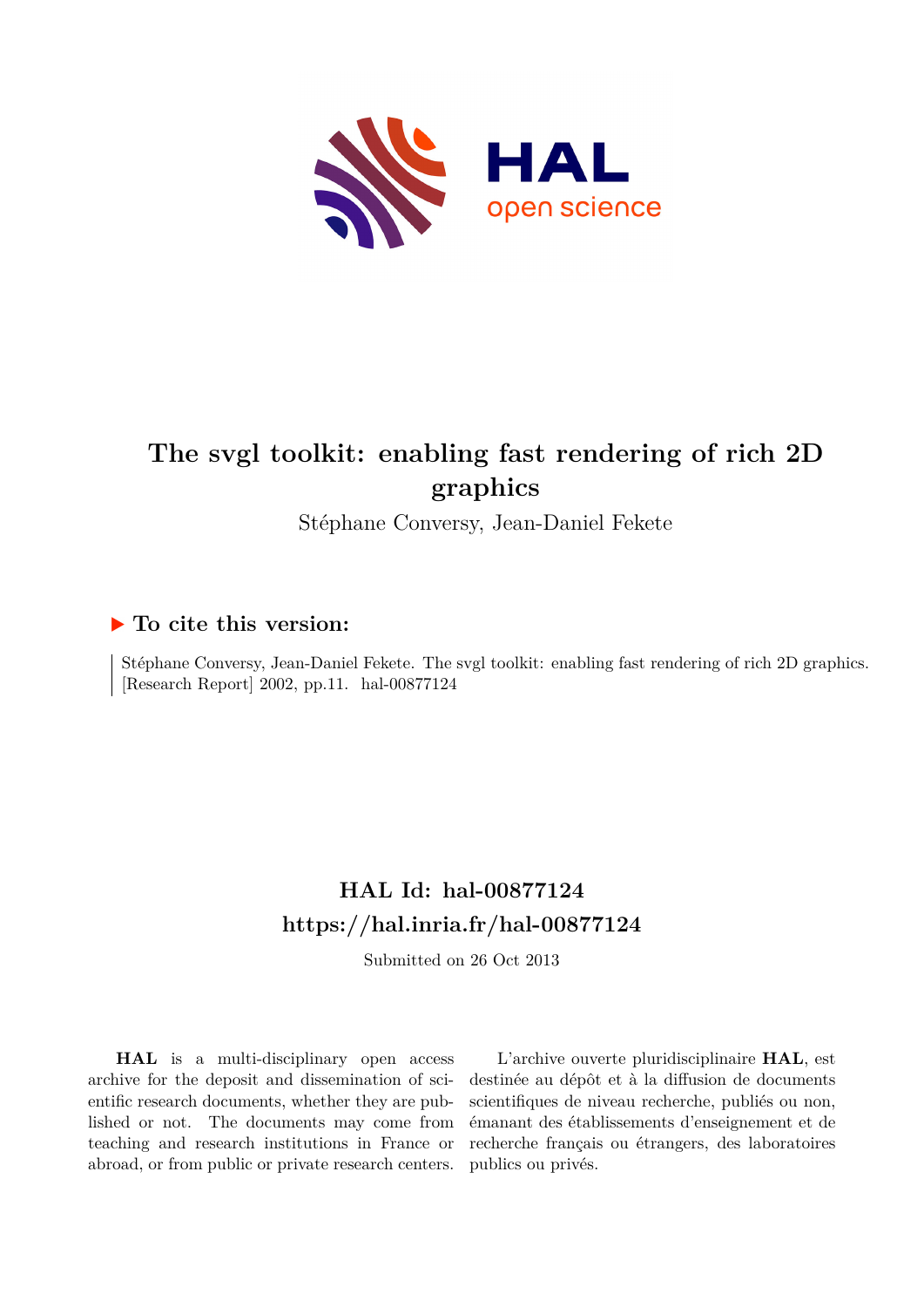# **The svgl toolkit: enabling fast rendering of rich 2D graphics**

Stéphane Conversy<sup>1,2</sup>

Jean-Daniel Fekete<sup>1,3</sup>

<sup>1</sup>Ecole des Mines de Nantes 4, rue Alfred Kastler F44307 Nantes, France

<sup>2</sup>Laboratoire de Recherche en Informatique UMR 8623 (CNRS Universite´ Paris-Sud) 91405 Orsay Cedex, France conversy@lri.fr

<sup>3</sup>Human-Computer Interaction Laboratory University of Maryland fekete@cs.umd.edu

#### *Abstract*

As more and more powerful graphical processors become available on mainstream computers, it becomes possible to investigate the design of visually rich and fast interactive applications. In this article, we present SVGL , a graphical toolkit that enables programmers and designers of interactive applications to benefit from this power. The toolkit is based on a scene graph which is translated into an optimized display graph. After describing the algorithms used to display the scene, we show that the toolkit is two to fifty times faster than similar toolkits.

*Key words: 2D GUI, fast rendering, visually rich interfaces, Post-WIMP, OpenGL, scene-graph, SVG.*

### **1 Introduction**

Today applications use Graphical User Interfaces (GUI) based on a 20 years old model introduced with the Xerox Star, and coined Windows, Icons, Menu, Pointing (WIMP) interfaces. Since then, researchers have designed new paradigms — altogether known as post-WIMP interfaces  $[19]$  $[19]$  — for interacting with applications, such as Zoomable User Interfaces (ZUI), seethrough tools, or dynamic queries.

However, even if some of these work have turned into commercial products, they address a niche market and are seldom found in everyone's computer. Post-WIMP interfaces require a lot more computational power than traditional ones, either because they are aimed at visualizing large amounts of data, or because they use demanding graphical techniques such as transparency.

Our main goal is to design a toolkit to enable interface designers to actually use novel interaction techniques. As a first step into this direction, we have developed SVGL, a toolkit that provides both a visually rich graphical model and a fast rendering engine. The toolkit is based on a scene graph that describes the elements to be displayed and their graphical attributes. Instead of designing our own scene graph, we have chosen to use SVG (Scalable



Figure 1: <sup>A</sup> rich SVG document, edited with <sup>a</sup> translucent toolglass. The tiger is rendered at <sup>200</sup> fps on <sup>a</sup> 1Ghz P3 <sup>+</sup> GeForce <sup>2</sup> GTS.

<span id="page-1-1"></span>Vector Graphics<sup>[1](#page-1-0)</sup>) for three reasons. First, it is a vectorbased format: it describes graphical primitives in terms of analytical shapes and transformations. Second, an SVG scene is a directed acyclic graph (DAG) that can be analyzed and transformed for optimization purposes. This contrasts with traditional GUI toolkits such as Motif[[7\]](#page-10-0), where no optimization is performed at the widget tree level. Finally, SVG has been designed by professional graphical applications companies, such as Adobe, and provides a very rich graphical primitives set. Hence, most commercial drawing and painting software can produce graphics that SVGL can display natively, allowing graphic artists to be more involved in the design process of interactive applications.

To address the computational power issue, the toolkit translates the SVG DAG into hardware-accelerated graphical primitives supported by the OpenGL library. Relying on a graphical hardware acceleration has two advantages: first, a graphical processing unit (GPU) is 10 to 100 times faster than a multi-purpose processor at displaying graphical primitives; second, the rendering pro-

<span id="page-1-0"></span><sup>1</sup>http://www.w3.org/TR/SVG/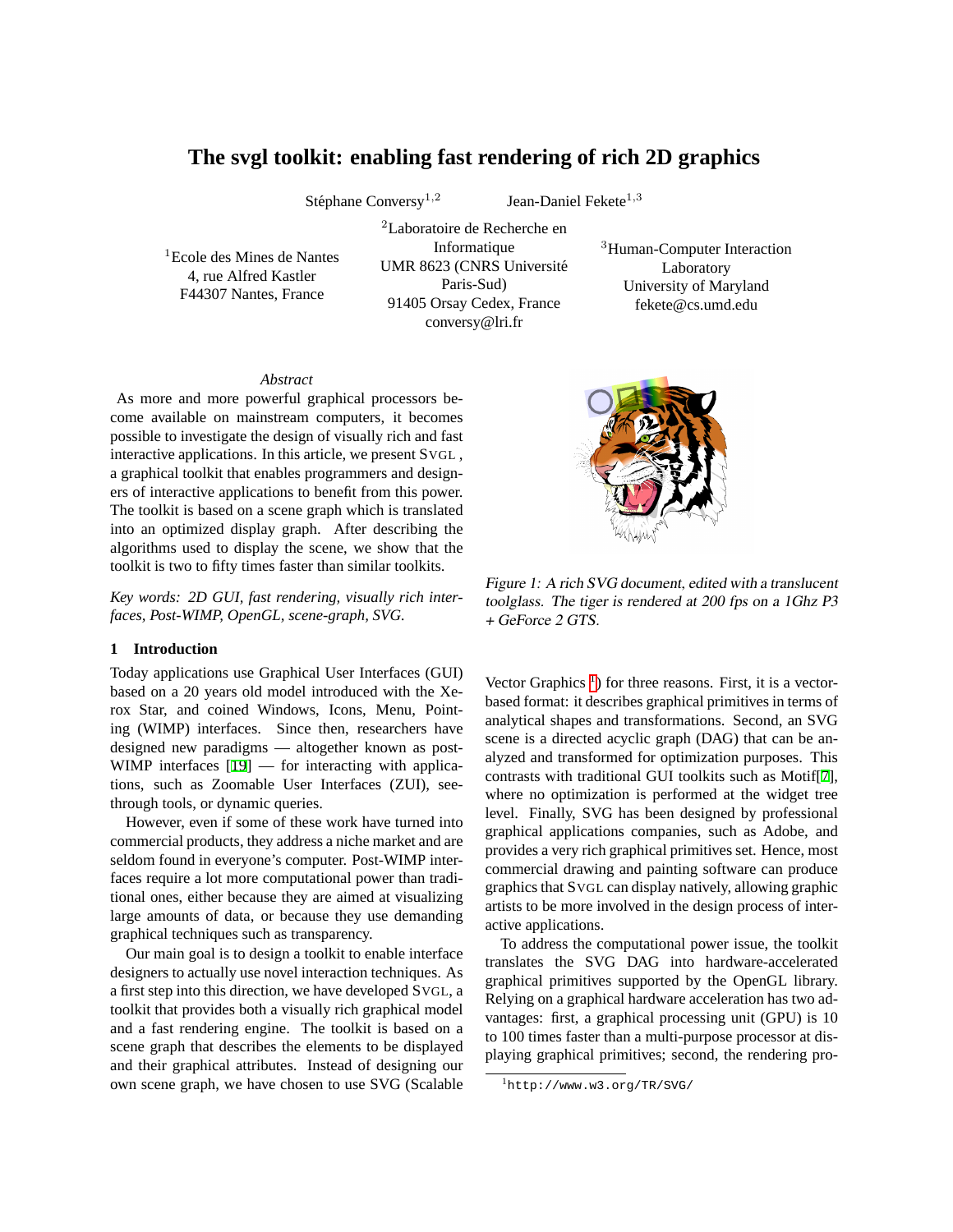cess is mostly deferred to the GPU, freeing the CPU for other computational tasks.

Displaying an SVG scene with OpenGL is not a straightforward task. Problems arise in the translation of high level SVG primitives into low level OpenGL ones: OpenGL offers a limited set of low level operations, and the choice of possible translations greatly affects the performance of the rendering process.

This article begins with a description of related works designed to address some of the mentioned issues. The second section briefly describes the OpenGL API and the SVG format. The third part explains the main characteristics of the toolkit in terms of graphical primitives, how they can be translated into OpenGL calls and how using a scene graph allows the toolkit to accelerate the rendering. The last part discusses the results of benchmarks comparing SVGL to related systems.

# **2 Related Work**

SVGL is a high level 2D API based on a scene graph of lightweight 2D objects. As such, it is related to "retainedmode graphics" APIs used in the 3D graphics community. It is also related to recent 2D scene graph APIs or systems from the 2D community. We describe these two families of APIs in this section.

#### **2.1 3D Retained-Mode Graphics APIs**

Retained-mode graphics packages are defined in [[8\]](#page-10-1), p. 293: "It keeps a record of all primitives and other related information to allow subsequent editing and automatic updating of the display, thereby offloading the application program." It opposes to "immediate mode" graphics where the application is in charge of sending graphical primitives to the display. OpenInventor [\[13](#page-11-1)] and Java3D[\[18](#page-11-2)] are probably the most popular retainedmode 3D toolkits.

OpenInventor maintains a DAG of graphic components organized as a hierarchy. Components can be graphic attributes, geometrical transformations, shape descriptions and interaction managers called Draggers. With this structure, displaying a scene consists simply in a preorder traversal of the DAG, each visual component being sent as a primitive to OpenGL – OpenInventor being specially designed for OpenGL. In addition, OpenInventor provides a data-flow mechanism to connect values together and trigger their re-computation when some events happen. It also provides a file format to store and load scenes. Finally, by documenting and exposing the scene graph, OpenInventor programmers can analyze and optimize it in a portable way, leading to several optimization packages.

Java3D is a 3D toolkit available for the Java programming language since June 1999. It is inspired from OpenInventor but has notable differences with it. First, it completely hides the immediate mode graphics under it and supports the two popular low-levels API (OpenGL and DirectX). Second, it relies on an explicit compilation of the scene graph. Application starts by building the graph and specifying which values they want to change or read after compilation. They then call the "compile" method on the graph before being able to display the result. The actions performed during the compilation process are hidden but meant to rewrite the scene graph into an optimized version where some computation have been performed at compile time.

OpenInventor and Java3D are 3D toolkits. We decided not to use them mostly because 2D drawings allow for optimizations that do not fit well with a 3D-based model. Furthermore, OpenInventor has some features, such as active variables, that add a lot of overhead. Java being too slow on many platforms, we decided not to stick with this language with Java3D. However, we plan to include the optimizations used in both toolkits in SVGL .

#### **2.2 2D Scene Graph APIs**

Most popular 2D APIs are component based: applications construct their graphical output by combining interactive components that have a look and an interactive behavior. Changing the appearance or behavior of these components is usually as hard as creating new components. Popular component based APIs such as Motif[\[7](#page-10-0)] or MFC[[16\]](#page-11-3) propose now several hundreds of components, each having a specific look and interactive behavior. The graphic quality of the look is always limited by the graphic primitives and attributes of the underlying immediate mode graphics model (and by the talent of the designers).

In the early nineties, Linton at al. have designed the InterViews and Fresco toolkits [[12,](#page-11-4) [11](#page-11-5)] to separate the appearance from the behavior through "lightweight graphical objects" organized as a DAG. Like OpenInventor "Draggers", interaction is managed by special interactive objects inside the DAG. Therefore, the appearance of Fresco can be changed and enhanced independently of the interaction. However, these two toolkits rely on the graphics model of the windowing systems, which is limited to flat colors, no transparency and no general geometrical transformations. Fresco implements geometrical transformations in software, adding graphical capabilities at the cost of more computation and complexity. This complexity comes from the inability of the underlying graphic system to display transformed primitives. To display a text rotated by 10 degrees requires Fresco to re-implement most of the font rendering engine. While InterViews has been used by commercial graphic packages, Fresco remained a research work, now continued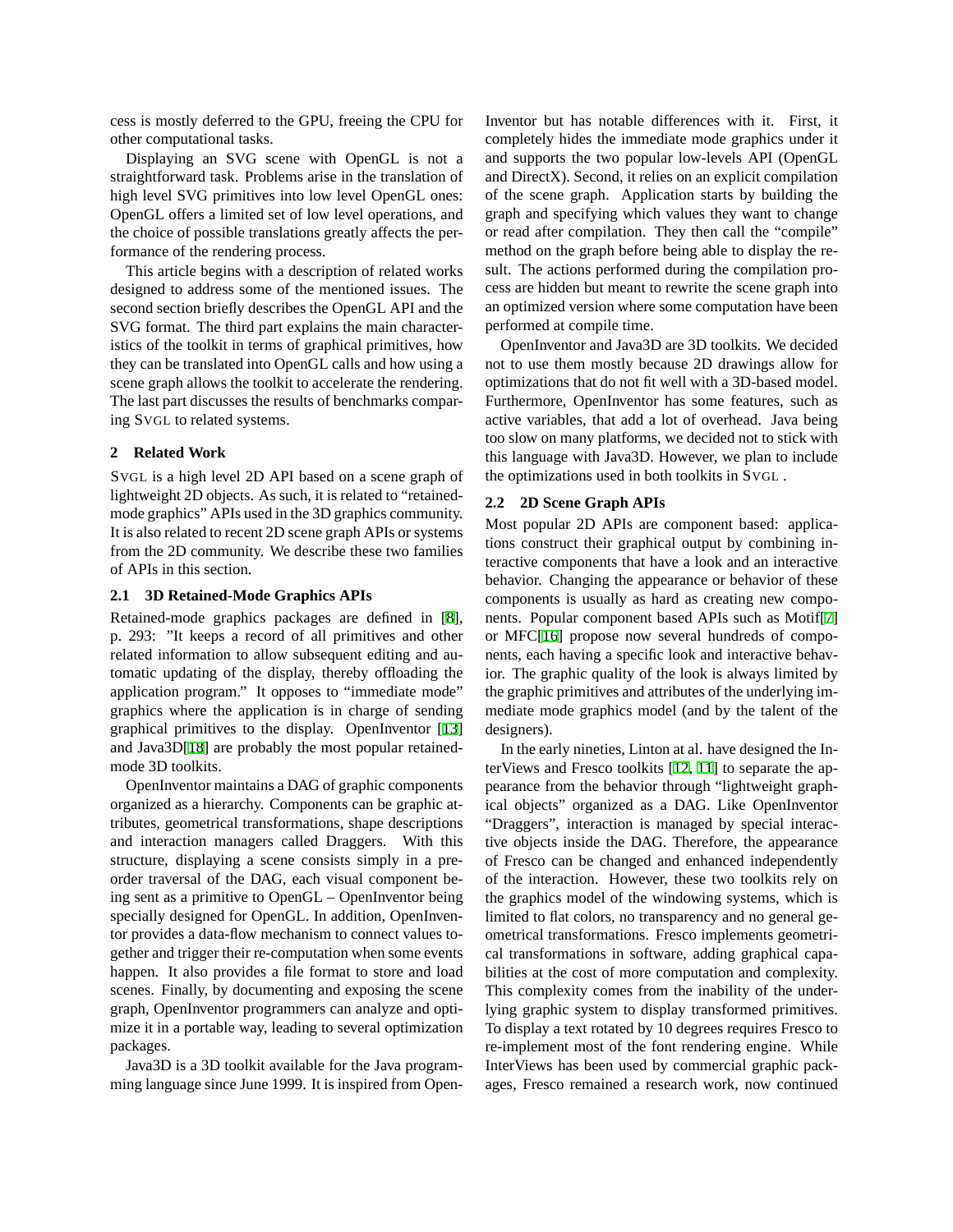by the Berlin project<sup>[2](#page-3-0)</sup>.

Since the mid-nineties, scene graph have been used for Zoomable User Interfaces (ZUI) such as Pad++ [[3\]](#page-10-2), Jazz [\[4](#page-10-3)] or Zomit [[14\]](#page-11-6). ZUIs need to manage navigation through panning and zooming, provide smooth animation and semantic zooming with continuous transitions. They rely on a scene graph to perform on the fly analysis for optimizations. They also use the DAG structure to offer multiple views of graphic objects through sharing and portals. In [\[2](#page-9-0)], Bederson and Meyer describe issues in implementing ZUIs and more specifically rendering issues. Their imaginary ideal *Zooming Graphics Accelerator* must have the following features (numbers are added to refer to the points later):

**Text** (1)High quality anti-aliased text which can be transformed and scaled rapidly;

(2) Support for a wide range of fonts, including Type1 and TrueType; [...]

- **Lines** (3) A rich set of line drawing styles, including rounded ends, bevel, mitering and dashes; (4) Scalable line width and semi-transparent lines.
	-
- **Images and Movies** (5) Hardware accelerated image scaling, preferably using filtering to produce smooth results;

(6) Support for MPEG and QuickTime digital movies which can be scaled to any size and played at 30 frames a second.

**General** (7) Two 24 bit color buffers (for double buffering), a 24 bit depth buffer, an 8 bit alpha buffer for transparency, and a 32 bit accumulation buffer for special effects;

(8) Floating point coordinate system with support for affine transforms;

(9) Clipping, including clipping to arbitrary 2D polygons;

(10) Fast rasterization of arbitrary 2D polygons;

(11) Level-of-quality control over rendering routines for text and images  $[\dots]$ ;

(11) Double buffering hardware which supports partial redraws and hardware pans.

While most of these features are already present on 3D accelerated boards, such as  $(1)$ , part of  $(4)$ ,  $(5)$ ,  $(6)$ , part of  $(7)$ ,  $(8)$ ,  $(9)$  and  $(10)$ , the authors have preferred a software implementation running on regular 2D boards. They describe several techniques for computing anti-aliased characters, caching them and organizing data using R-Trees[[9\]](#page-10-4) to maintain a high redisplay speed. Still, emulation of missing 2D graphics feature such as transparency or general affine transforms is expensive in term of performance as well as coding.

Jazz and Zomit both inherited from Pad++ but use the Java programming language and graphics library which is portable and rich. Jazz is a direct descendant of Pad++ whereas Zomit implements a client/server architecture to support the visualization of very large databases such as the human genome. However, graphics performance have decreased from Pad++ to Jazz and Zomit, due to the Java language and graphics API.

OpenGL has been used by several Post-WIMP projects such as CPN2000[\[1](#page-9-1)]. The project uses several OpenGL features to render richer 2D graphics than those found into typical interactive applications. However, the graphical model is not as richer as the SVG one, which make difficult to involve professional graphic designer into the design process. Furthermore, CPN2000 graphical and interactive parts have not turned into a toolkit, which limits acceptance of its rendering algorithms.

#### **3 OpenGL and SVG**

SVGL relies on the OpenGL API and SVG. This section describes their most important properties.

# **3.1 OpenGL**

OpenGL is a 2D and 3D graphical library designed to support hardware-acceleration when available [[20\]](#page-11-7). Graphics processors implement operations using a pipeline where graphic attributes and geometry arrive on one end and the final drawing is produced on the other end.

Input data can be 2D or 3D control points, images with various formats, colors and control parameters. Operations include geometrical transformation by a  $4 \times 4$  homogeneous matrix, color composition, texture mapping. The result of applying operations on data is stored in several output buffers: the color buffers, the stencil buffer, the depth buffer and the accumulation buffer.

OpenGL provides many ways to accelerate the rendering. First, the API is designed to be as close as possible to the rendering pipeline, allowing hardware designers to tune their GPU, and application developers to finely tune their applications, for example by disabling unused features. Second, multiple OpenGL commands can be stored in display lists that can be reused, either multiple times in a redisplay, or during the display of the next frames. Using display lists avoids intermediate computation as well as allows optimizations such as transformations concatenation.

# **3.2 SVG**

The W3 Consortium have recently issued a recommendation called "Scalable Vector Graphics" (SVG) to de-

<span id="page-3-0"></span><sup>2</sup>http://www.berlin-consortium.org/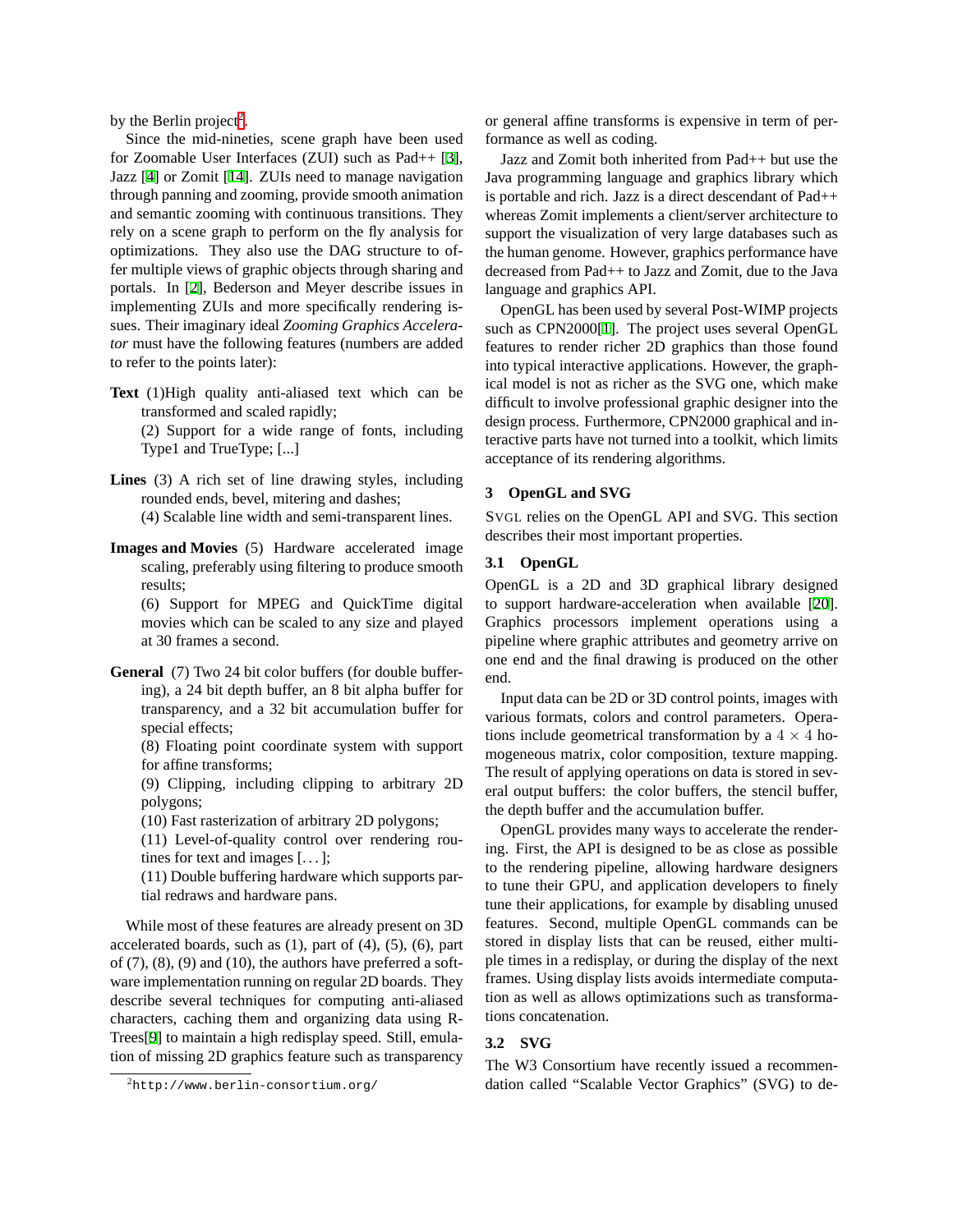scribe vector graphics for web applications. It has been designed to allow web content designers to provide a visually rich experience to the user. SVG also defines a rich API, made out of 642 functions and 159 classes classes, called the DOM-SVG API.

As a document format, SVG is an XML DTD, *i.e* a set of grammar rules following the XML syntax. SVG describes a graphical scene with shapes that can be transformed by 2D affine transformations. Shapes range from basic one like rectangle, ellipse, polygon, to highly complex one defined using a "path", a combination of straight lines, quadratic and cubic Bezier curves, and conics. Transformations are compositions of translations, scales, rotations and skews.

Each shape has a style that controls its appearance. Style attributes include fill color, stroke color, stroke width, opacity and more. Shapes can be rendered with a solid color, with a linear or radial gradient, or with a pattern which is defined by a part of the SVG DAG.

Shapes can be grouped and share geometrical or style transformations. In addition, a particular branch of the XML tree can be referenced by multiple unrelated branches, turning the XML tree into a Directed Acyclic Graph (DAG). SVG allows the use of high-level graphical operations, such as clipping, masking and filtering. Clipping eliminates parts of a shape when it is rendered. Masking allows a shape to partially occludes other ones by using transparency. Both use regular SVG shapes to define the clipping and the masking path.

SVG also offers raster based operations called filters, that can be applied to already rendered primitives. Effects include Gaussian blur, general convolutions and transformation of color by a  $4 \times 4$  matrix.

SVG implicitly defines depth position for each shape since the rendering process consists in using a variant of the painter's algorithm: shapes are rendered in the order of their appearance in the description, one shape being able to partially occlude the previous ones. Contrary to the traditional painter's algorithm, groups don't follow rule when they are not opaque. Instead, SVG specifies that the contents of the group is first rendered in an "offscreen" image and the image is then rendered with the required opacity.

SVG elements can be animated, either by describing the animation parameters in the document, or by using a script that manipulates the document. Animations can control shape parameters, style, and transformations by using linear or Bezier-controlled interpolation, allowing smooth transitions between values.

By using all the features of SVG, a toolkit can display translucent objects such as "see through tools"[[5\]](#page-10-5) or the HotBox[[10\]](#page-10-6). Graphic designers can create visually rich

objects with their SVG enabled commercial tools and integrate them in the interface. Finally, SVG is a good representation for ZUIs and is already used by Jazz.

# **4 SVGL**

SVGL is a C++ toolkit that works on an SVG tree, either loaded from an SVG file or defined using the SVG DOM  $API<sup>3</sup>$  $API<sup>3</sup>$  $API<sup>3</sup>$ . The main objective of SVGL is to offload graphical processing complexity of the CPU to the GPU. To this end, SVGL performs a translation of SVG primitives into OpenGL ones, while avoiding as much as possible analytical computations on the CPU. SVGL then applies some simple mechanism to optimize the hardware graphical pipeline. We describe how SVG graphical primitives and attributes are translated, and how interaction is supported.

#### **4.1 Filling and Stroking**

SVG graphical primitives such as lines, rectangles, polylines and polygons are much richer than their OpenGL counterparts. SVG shapes are actually two shapes in one: a fill shape, and a stroke shape that depends on the "stroke-width" attribute.

OpenGL graphical primitives are either filled, or stroked with a limited range of line widths. Filling convex shapes is straightforward but non-convex and complex polygons need to be decomposed into convex parts, a process called *tessellation* that is computationally expensive. To stroke polylines according to SVG rules, SVGL needs to compute the envelope of the lines as a set of joint triangles and send them to OpenGL (figure [2\)](#page-4-1). Computing the stroke envelope of one line or one rectangle is simple. Stroking circles needs a tessellation function provided by the GLU utility function *gluDisk*.

**Stroking Paths**



<span id="page-4-1"></span>Figure 2: the tesselation of <sup>a</sup> stroked and filled path

Stroking a general path is more difficult, since it may contain ellipse and Bezier segments, two primitives that are not directly supported by OpenGL. To rasterize Bezier curves, OpenGL provides evaluator objects which are meant to be hardware-accelerated. However, SVGL

<span id="page-4-0"></span><sup>3</sup>http://www.w3.org/TR/SVG/svgdom.html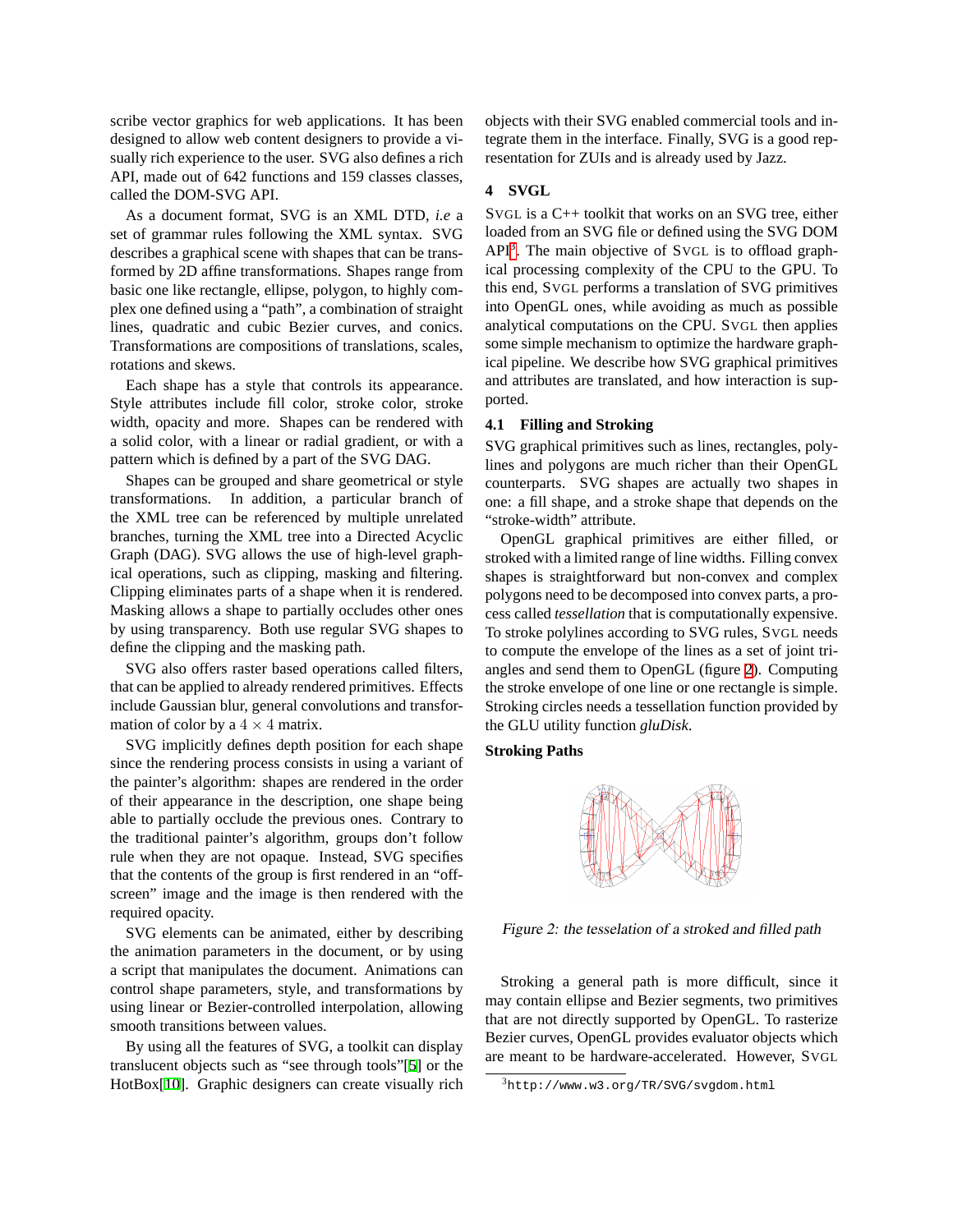does not use evaluators to stroke paths since they can only produce a limited range of wide lines. Hence, SVGL needs to compute the stroke envelope of each path. It uses a fast forward differencing method to transform curved segments into lines [[17\]](#page-11-8).

SVGL iterates on each line segment, computes the rectangular envelope around it and send it to OpenGL for rendering. This computation is simple but requires several floating point computations: one hypotenuse to compute the norm of the vector normal to the line direction — less expensive than a square root  $-2$  divisions to normalize the vector, two multiplications of the vector coordinates by the line width to get the envelope width and 8 additions to compute the coordinates of the envelope. More shapes are added between two lines envelopes to render the join style, involving more computation for miter joins but not for round or bevel joins.

#### **Filling Non-Convex Shapes**

SVG shapes such as path, polygon and polyline may be non-convex and should be decomposed into convex shapes for OpenGL rendering. This tessellation is done by a set of utility functions provided by the GLU library.

# **4.2 Clipping**

SVG shapes can be clipped by a clip path, an area defined with other SVG shapes. OpenGL offers three mechanisms to implement clipping: scissors, stencil buffer and depth buffer. SVGL uses either the stencil buffer or the depth buffer, depending on a compilation directive. Using the stencil buffer frees the depth buffer if we want to implement 3D extensions or out of order rendering. However, hardware supported stencil buffer is much less common than hardware supported depth buffer and since clipping is used on several common rendering cases, we offer both. In the following, we use the term *clip buffer* to refer to the buffer used for clipping.

The algorithm consists in drawing the clip path into the clipping buffer using a particular "clip" value, then allowing the drawing of clipped shapes only where pixels in the clip buffer has been set, and drawing the clipped shapes.

To allow recursive clip paths, the algorithm increments the clip value when drawing into the clip buffer. Drawing is only allowed for pixels with the same clip value than the maximum clip value in the clip buffer. To disable a clip path, the bounding box of the clip path is drawn and decrements the values in the clip buffer that passes the clip test. This scheme implements a kind of stack where drawing only occurs for clip values equal to the top of the stack. To pop the stack, SVGL inverts the clip test, and redisplays the clipped shapes bounding box, as it is always faster than to redisplay the shapes themselves.

Since only pixels that have been pushed will pass the clip test, removal of unpushed pixels will not occur.

With the stencil buffer, setting a particular clip value consists in setting the corresponding OpenGL state variable. Thus, every shape will be drawn with the current stencil value. The clip test passes only when value in the stencil buffer equals the incoming stencil value.

With the depth buffer, SVGL renders non clipped shapes at a certain distance from the viewpoint. The clip value corresponds to the translation along the z-axis given by the multiplication with the model-view matrix. Before rendering clipped shapes, we translate the shape closer to the viewpoint. A mask disables writing pixels in the color buffer while enabling writing into the depth buffer. The clip path is then rendered using the mask and shapes that need to be clipped are then rendered with an inverted mask. Depth culling occur when incoming pixels have a different z value then pixels already drawn.

# **4.3 Opacity**

If shapes are not opaque, their pixels have to be blended with existing ones in the color buffer. OpenGL handles transparency natively, and supports some of the alphablending operations described in [[15\]](#page-11-9). However, two problems arise when dealing with transparency: selfintersection and semantics of shape transparency.

A stroke can be self-intersecting or have overlapping parts produced during by the envelope generation. If the stroke is not opaque, blending these overlapping parts produces incorrect results, as shown in figure [3](#page-6-0).

To solve this problem, we use a clipping mechanism: when a pixel belonging to the shape is blended with the background, the clip buffer receives a value that disables forthcoming blending. This algorithm avoids expensive computations of overlapping areas. We could have used the GLU tessellation routines to analytically compute self intersections, but we have chosen to let the hardware do it at no cost for the CPU. Strategies like this one are at the heart of the techniques that benefit from hardware features.

The second problem comes from the semantic of the "opacity" attribute when applied to a group of shapes, or when applied to a shape both stroked and filled. Inside a non-opaque group, shapes must not be blended together. Only the resulting image of the group should blend with previous pixels. The group must be rendered as if there was no "opacity" value, then it must be blended into the actual scene using the opacity value (see figure [4](#page-6-1)).

This behavior implies the use of a two-pass algorithm. First, the bounding box of the group is computed using the algorithm explained below. SVGL then saves the current image in a texture, clears the bounding box area, and renders the group in the image. Finally, it composes the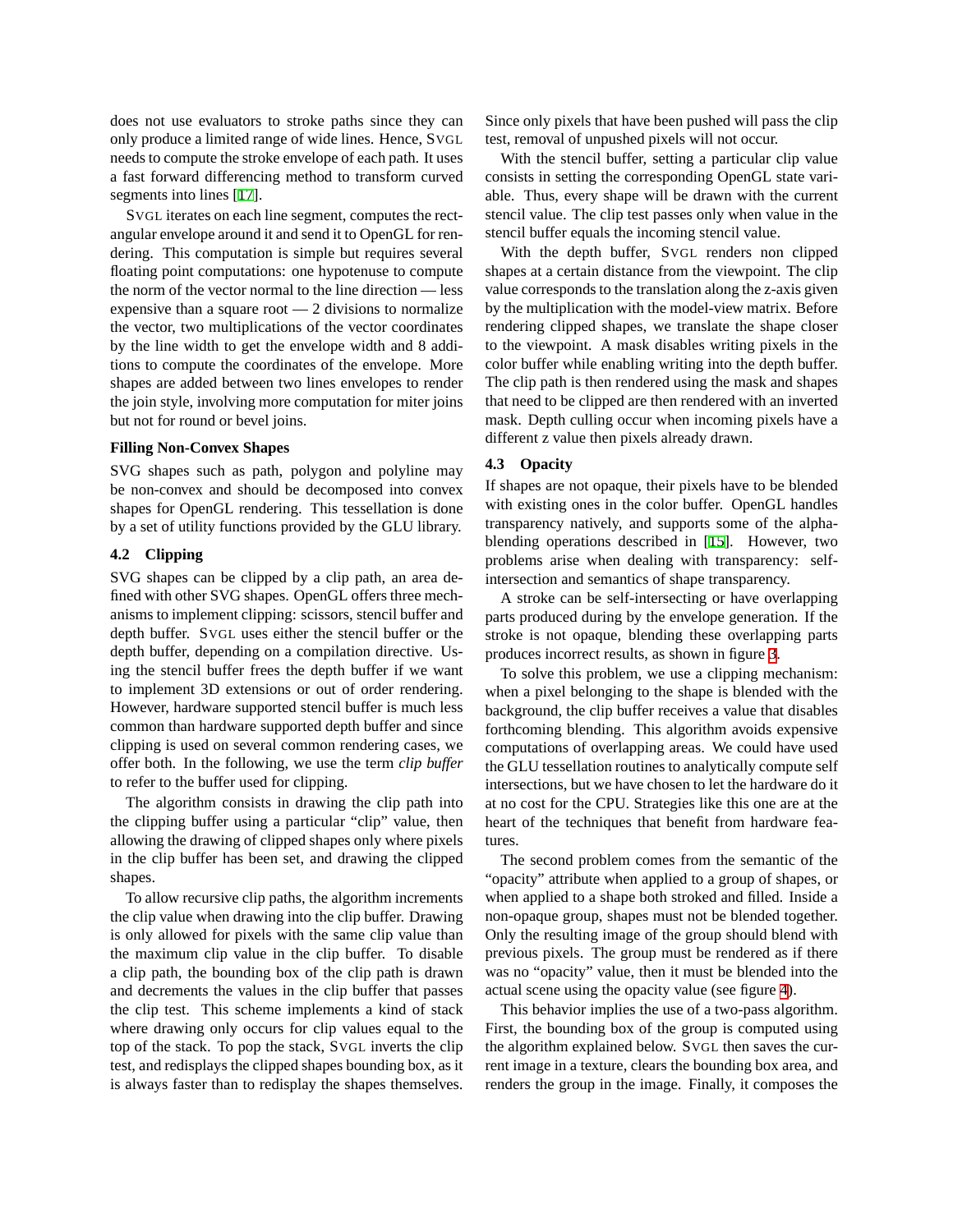texture of the previous image as if it were "under" the newly created image, using the right alpha-blending operation and the opacity value. This mechanism is very different from software based renderers that allocate a memory area to render the group and compose it over the main image. Using OpenGL, rendering has to be performed in the image to fully benefit from hardware acceleration.

SVG defines three opacity attributes: "opacity", "fillopacity", and "stroke-opacity". "opacity" acts as if a shape was a group of two shapes, *i.e* blending occurs only between the resulting image and the previous image, not between stroke and fill. In this case, the shape must be rendered using the above algorithm and blended into the actual scene. However, unnecessary computation can be avoided if stroke is not semi-transparent. In this case, using the clip buffer when drawing stroke, then forbidding drawing where stroke was rendered, and finally drawing fill will give the correct result. If "opacity" equals to 1, the basic algorithm can be applied.

if fill!=none and stroke!=none and opacity<1 if stroke\_opacity=1 set OpenGL opacity to opacity draw stroke in color and stencil buffer set OpenGL opacity to opacity X fill\_opacity if fill recovers itself draw fill in color and stencil buffer else draw fill in color buffer get bounding box draw in stencil buffer to pop it else apply two pass algorithm with stroke and fill else if stroke!=none set OpenGL opacity to opacity x stroke-opacity if OpenGL opacity<1 and stroke recovers itself draw stroke in color and stencil buffer get stroke bounding box draw stroke in stencil buxffer to pop it else draw stroke in color buffer if fill!=none set OpenGL opacity to opacity x fill-opacity if OpenGL opacity<1 and fill recovers itself draw fill in color and stencil buffer get fill bounding box draw fill in stencil buffer to pop it else draw fill in color buffer



Figure 3: blended parts of <sup>a</sup> shape generate artifacts

# <span id="page-6-0"></span>**4.4 Text and Fonts**

SVGL text rendering engine supports two well-known methods to render text strings. When character size is



Figure 4: the same path totally opaque, with strokeopacity and fill-opacity set to .5, and with opacity set to .5

<span id="page-6-1"></span>small enough (typically under 20), SVGL generates on the fly a texture containing a set of characters of the same font at the same size. Rendering a line of text consists in drawing quads while mapping the corresponding texture on it. To apply a particular character, SVGL changes the texture coordinates to the ones pointing to the character. The format of the font textures is one opacity value per pixel. Using an opacity value allows the use of antialiasing effects, by blending character edges with background.

As size becomes larger, font textures get larger. Texture size is limited, as well as the available textures quantity in graphical memory. SVGL handles text with large font size with vectorial fonts *i.e* characters described with paths. Since vectorial fonts are transformable without any artifacts, they are also used if a non-uniform scaling or a rotation has been done, typically when a text follows a path.

#### **4.5 Bounding Box Determination**

Some rendering techniques described in this paper needs to determinate the bounding box of the shapes in window coordinates. Usually, the determination of the bounding box uses an analytical algorithm. To compute bounding boxes, SVGL uses the OpenGL feedback mode. Instead of rendering primitives, this mode computes and returns coordinates of primitives that would have been rendered in rendering mode.

For each basic shape, a non-transformed surrounding rectangle can be efficiently computed. The algorithm consists in traversing the graph, applying transformations and rendering for each shape its surrounding rectangle, then recovering back the information generated by the feedback OpenGL mode.

By using the feedback mode, SVGL avoids the need to duplicate OpenGL functionality, such as geometrical transformations. Hence, SVGL uses less code and is less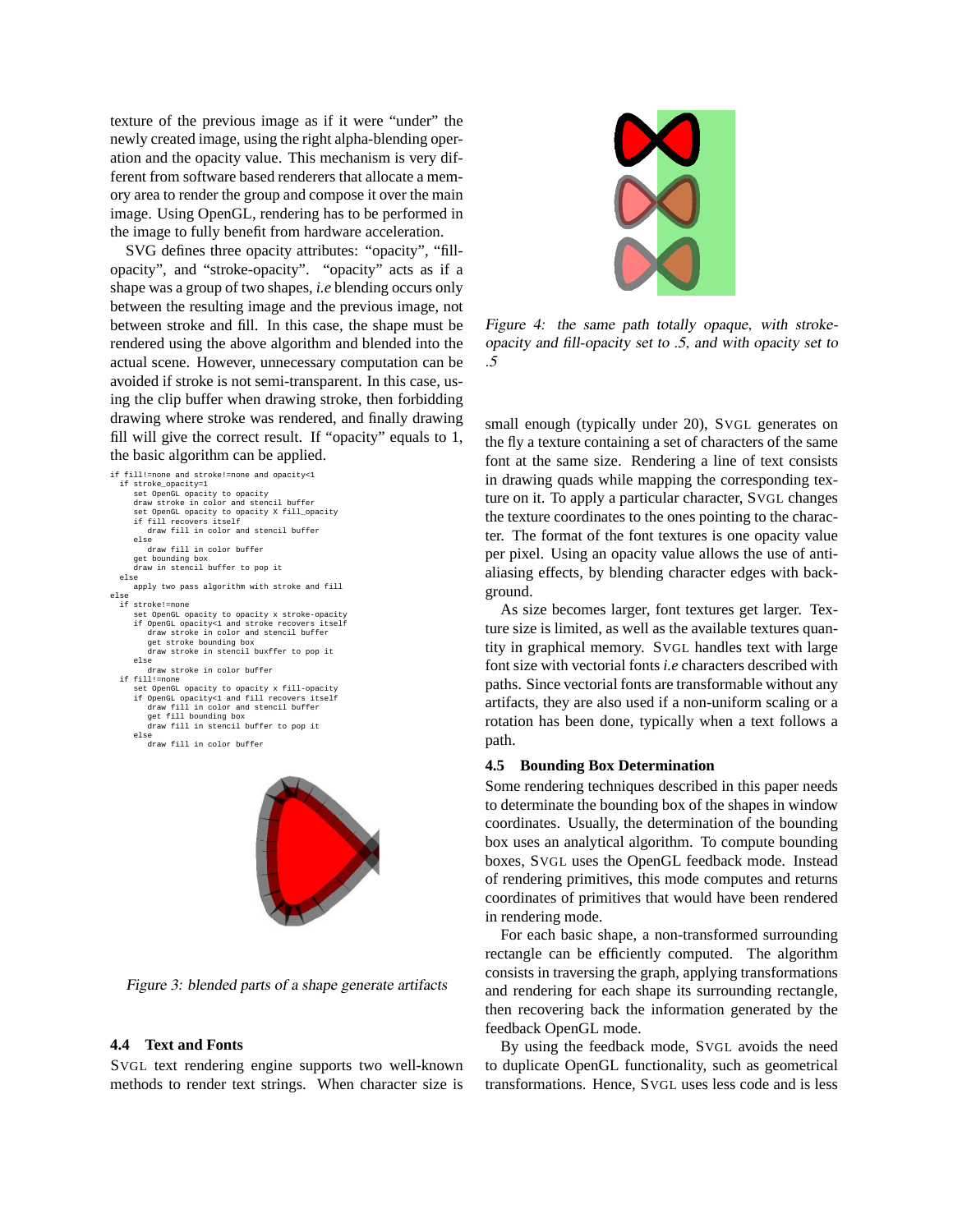likely to contain bugs due to minimal differences with the implementation with the OpenGL library. Furthermore, by using a single function for drawing and for computing a bounding box, we are sure that we will obtain the same results. For example, an analytical algorithm would require to handle transformations due to the traversal of an element that redefine its "viewBox" attribute, while the actual rendering process handles this behavior. Finally, imitating OpenGL rendering process would require to handle differences between the different versions of OpenGL drivers.

#### **4.6 Viewports and Aspect Ratio**

Some SVG elements define their own viewport, transforming their sub-graph to match the characteristic of the viewport. For example, <svg> elements inside an SVG document can stretch uniformly their graphics to fit it in a smaller area. Most special-purpose shared branches, such as <marker> and <symbol>, can define their own viewBox.

SVGL applies transformations on the model-view matrix before rendering the content of such an element. In particular, it applies a translation and a scale to displace and stretch the sub-graph. Additionally, it may enable a clipping area to avoid drawings external to the viewbox.

## **4.7 Geometrical and Style Transformations**

Geometrical transformations and most styling transformations of a group apply to sub-graph shapes. As OpenGL is a state-machine, a simple algorithm would be to apply both kind of transformations before traversing sub-graphs. This algorithm works for geometrical transforms, since they are compatible between SVG and OpenGL.

Applying style transforms is not as straightforward, as some style attributes have no corresponding OpenGL primitives. For example, stroke width cannot be directly handled by OpenGL, and cannot be set using an OpenGL state variable. Second, some attributes have a semantic that is not compatible with OpenGL one, such as group opacity. Finally, though set in a parent node, some attributes apply for a shape using its proper characteristics. For example, gradients may be drawn either according to absolute coordinates, in which case it can be applied at the level of a group, or it may be drawn according to each shape bounding box. In this case, SVGL deferred state changes until the traversal of each shape.

#### **4.8 Color Gradients**

SVG shapes can be filled and stroked with gradients, *i.e* a smooth linear or radial shade of colors. SVGL uses OpenGL trilinear color interpolation and a clip-based algorithm to implement both flavors.

A gradient is partly defined with <stop> elements

that provides color and position information. Additionally, a vector defines the direction of a linear gradient. Finally, either the gradient coordinates are relative to the bounding box of the shape using it, or they are relative to the user space on use.

The algorithm first defines a clipping area defined by the shape to be filled. Since pixels outside the shape will be clipped, only the shape pixels will receive the gradient colors. If the coordinates of the gradient vector are relative to the bounding box of the shape, a rectangle surrounding the shape must be computed, as seen in figure [5.](#page-7-0) This rectangle is filled with the gradient, possibly multiple times, depending on the "spreadMethod" attribute.

For each  $\leq$  stop  $\geq$  color, a rectangular band with a stop color at each side is defined, enabling OpenGL colors interpolation from one side to the other. SVGL uses the same algorithm to fill radial gradients. An adapted gluDisk function draws the circle slices by defining at each vertex the color to interpolate.



<span id="page-7-0"></span>Figure 5: construction of <sup>a</sup> linear color gradient

#### **4.9 Filters**

SVG filters apply operations onto rasterized pixels. They range from blurring to complex lighting of a shape. Filters use very different techniques to achieve their effect. For example, blurring uses convolution, while lighting and morphology employ a special-purpose algorithm.

The GL ARB imaging extension of OpenGL 1.2 allows the use of hardware-accelerated convolutions. Additionally, it provides a color matrix to transform pixels color when manipulating pixels. When available, SVGL uses the extension to implement some of the filters. If the extension is not available, or if a filter is implemented through a special-purpose algorithm, SVGL has to implement the algorithm in software. This scheme requires a part of the image to be transfered from the frame buffer to the main memory, processed and written back.

Filters apply in a certain order, given by an input/output flow. When filters have one input each, a one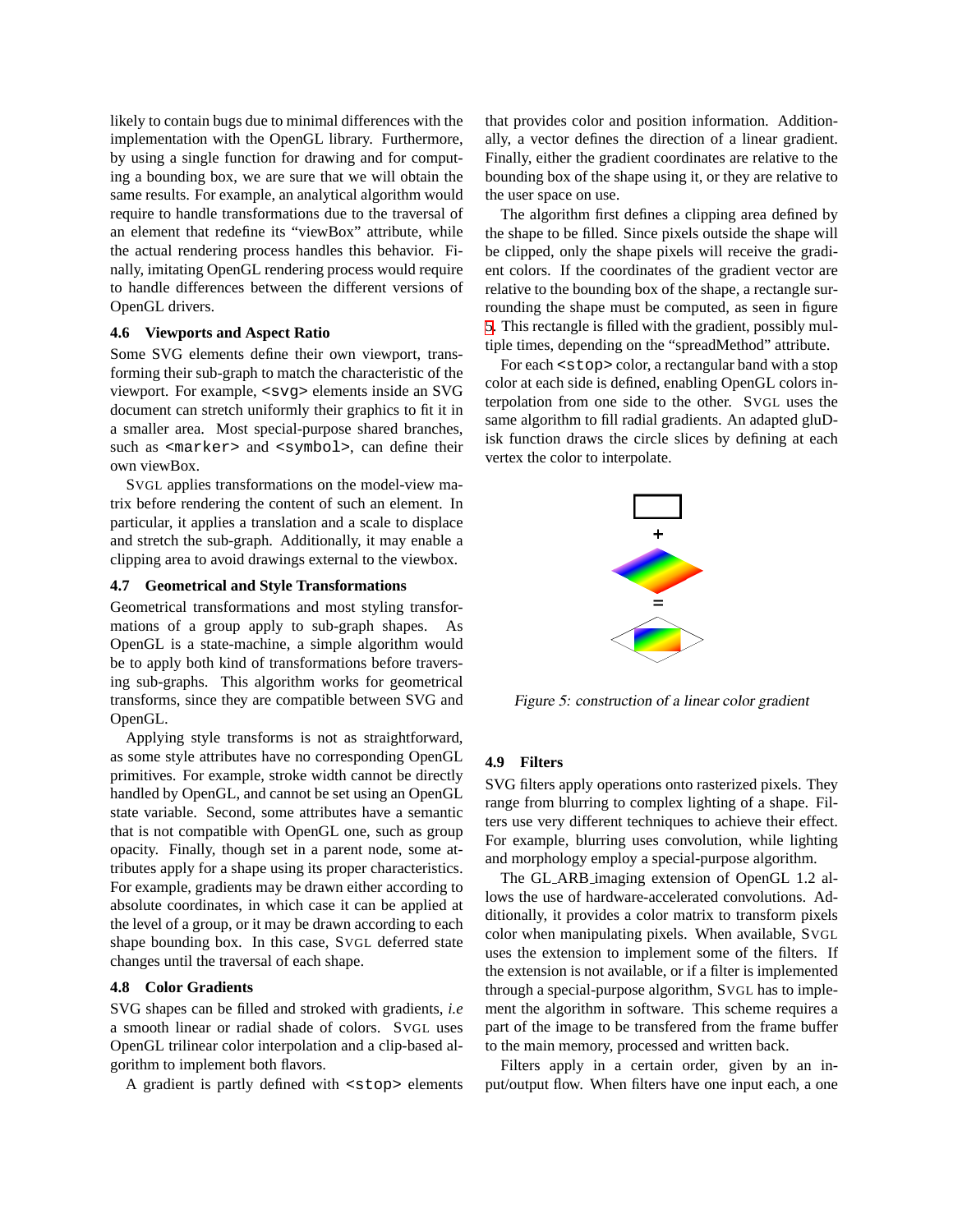pass algorithm can be used. When filters have two inputs, single input branches are rendered then saved into a texture, before being reused by the multiple inputs filters.

#### **4.10 Picking**

Interaction on SVG documents uses builtin WIMP events that triggers scripted actions. SVGL does not implement this model, since we plan to use a post-WIMP interaction model in the future. However, interaction is based on *picking*, no matter the model. Picking is the process of determining objects lying into a small square around the cursor position, and allows to find a particular shape that has been designated or passed-over. As shapes can be arbitrarily transformed, determining analytically the shapes a user has pointed is often difficult. OpenGL can render a scene in a "selection" mode and provide the programmer with information about the set of primitives that are included in the area of the cursor position.

SVGL uses OpenGL selection mode to implement picking. For each shape that lies into the picking area, the pick manager returns a stack corresponding to the path in the graph followed during the traversal, up to the shape. For example, a stack might resemble to this one: <svg><q><use><symbol><q><rect>Thus, a developer can easily adapt the interaction in function of the traversed SVG elements.

This algorithm has two problems. Since a stack is generated for each OpenGL shape that lies into the picking area, distinct parts resulting from tessellation are likely to generate multiple stacks though one would be sufficient. SVGL removes multiple similar stacks, as a developer is concerned by only one of them.

The second problem is that in selection mode, OpenGL does not use the stencil test. Hence, SVGL has to detect if a shape that hits the picking area is actually visible. The method consists in detecting if a clip path is drawn. If the clipping path actually hits the selection area, then any subsequent shaped clipped by this path are likely to be picked. If a regular shape in the stack is clipped, it is actually picked if the corresponding clip path has hit the selection area.

#### **4.11 Optimizations**

SVGL is implicitly optimized for geometrical and style changes, since changes can be factored out in groups of shapes. SVGL benefits from this optimization by applying changes to OpenGL state-machine when possible. OpenGL offers many other ways to optimize the rendering process. SVGL uses two mechanisms: display lists, and texture changes minimization.

# **Display Lists**

Display lists cannot be changed once created, hence they are useful when drawings are the same across frames.

Since most shapes do not change, SVGL uses display list to draw them.

Display lists do not apply only to shapes but to transformation as well. Thus, transformation due to shapes positioning or due to viewbox operations can be encapsulated into a display list. However, shared SVG elements may use their parent characteristic to be displayed. For such cases, a display list per element is not sufficient. As of this writing, SVGL does not use display lists for this kind of transformation. Only shapes drawing generates display lists used in subsequent drawings: one for stroke, and one for fill. As an example, using display lists multiplies by 25 the frame rate when displaying the tiger (figure [1](#page-1-1).)

#### **Reordering of Text Spans**

Most readable texts use small enough font sizes to be drawn using textures. However, formatted texts have often multiple font sizes and faces, to differentiate headings and regular paragraphs. Displaying such texts using the flow of characters is inefficient, since it implies many texture swappings, where a number of swaps equal to the number of texture would be sufficient.

SVGL is able to reorder text spans inside a text to minimize the number of texture swaps. The manipulation should occur only if text spans are not translucent and do not overlap, otherwise the result will not be the correct one.

#### **4.12 Summary of Hardware Support Used by Svgl**

OpenGL hardware-accelerated functions support a number of SVGL features. Transparency implements opacity and fonts anti-aliasing. Geometrical transformations position, stretch, rotate shapes, and implements viewbox transformations. Textures are used by fonts, patterns and transparent groups. Stencil or depth buffer enables clipping, pre-rendering of semi-opaque group, and gradient filling. Color interpolation is used in gradient. Display lists accelerate static shape rendering across frames. Convolutions and the color matrix help implementing filters.

Though not hardware-accelerated, feedback and selection modes respectively helps in determining bounding boxes and selection with a picking device.

#### **5 Results And Discussion**

We have compared the speed of SVGL with two other SVG engines: Batik from the Apache XML project and the Adobe SVG Plug-in. Batik is written in Java whereas the Adobe SVG Plug-in is written in C or C++.

We have compared the time required to render three different scenes:

• an illustration representing a tiger, representative of graphically rich scenes;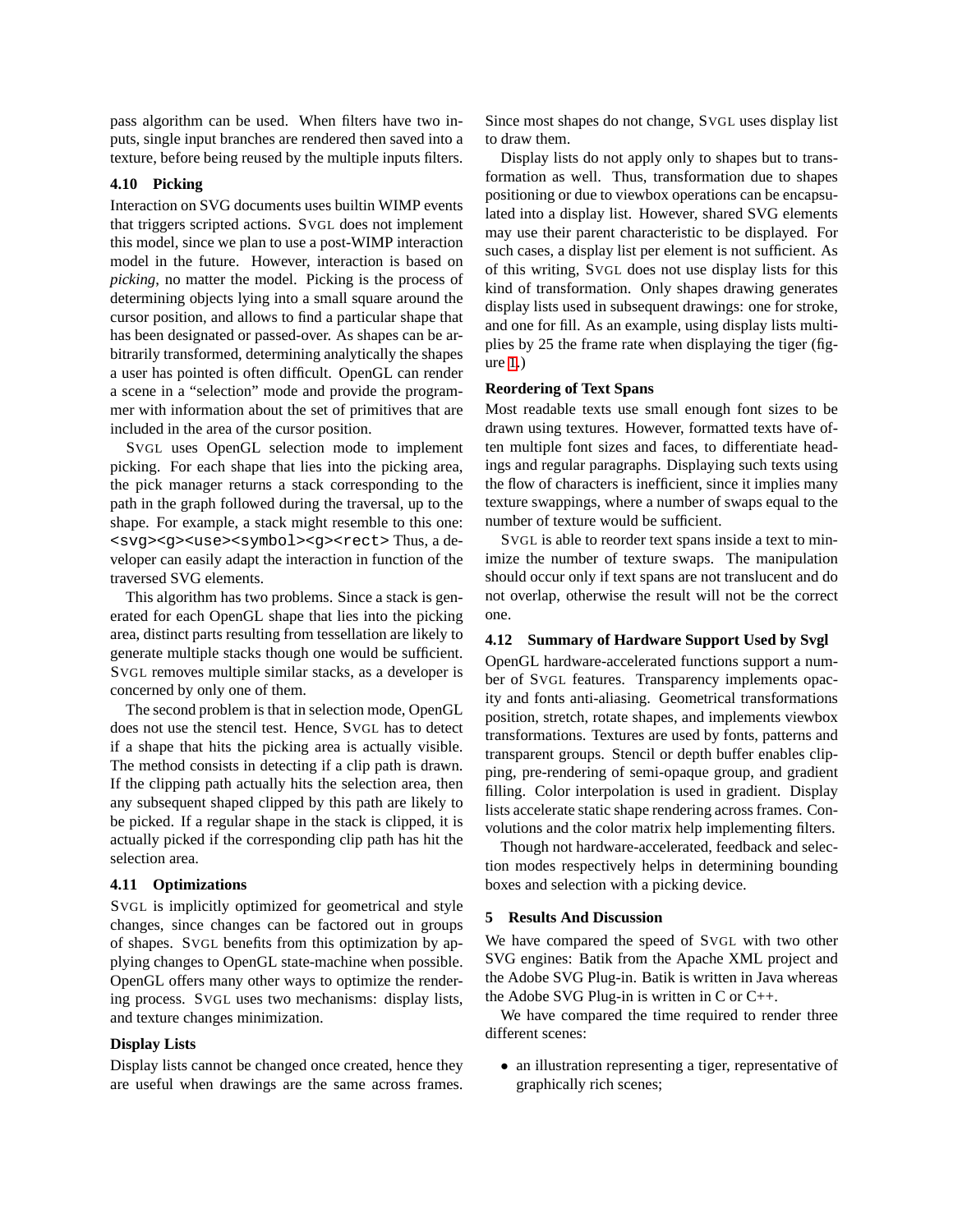- a textual page with several font changes, representative of rich textual documents, and
- a dense starfield display using transparency, representative of demanding visualization applications.

All scenes embed an animation that continuously zoom in, in order to measure geometrical performances. They have been rendered on 2 configurations:

- 1. a 700MHz Pentium III processor using an ATI Rage Mobility M1 on a laptop computer running Windows 2000. The GPU does not accelerate transformations and has no stencil buffer.
- 2. a 1GHz Pentium III processor using an NVidia GeForce2GTS running RedHat Linux 7.0. The GPU has transformation acceleration and a stencil buffer.

#### **5.1 Discussion**

The results are summarized on the table [1](#page-9-2) and show that SVGL is the fastest viewer in all tests. On configuration 1, SVGL is 3 times faster than Batik for the tiger benchmark and 10 times faster on configuration 2. This results highlights the benefit SVGL gains with hardware acceleration. For the same benchmark, SVGL is 3 times faster than Adobe SVG viewer on configuration 1.

For the text benchmark, hardware texture mapping for fonts is up to 100 times faster than Batik and 55 times faster than Adobe SVG Viewer. Adobe SVG viewer and Batik are probably able to avoid displaying clipped characters, explaining the improvement when zooming in whereas SVGL exhibits no difference between the min and max values. For this test, Batik is much slower on a Linux/X11 platform than on Windows because of issues with font rendering implementation.

For the starfield benchmark, SVGL is 2 times faster than Batik at worst and 10 times when all the starfield shapes are visible. Compared to Adobe SVG viewer, results are closer. However, this benchmark continuously display 10,000 translucent rectangles of different colors and sizes. SVGL cannot rely on display lists to avoid resending the same data because starfield configurations can change at each frame. The rendering speed is probably limited by the transfer speed of the bus between the CPU and the GPU. Using a display list improves the performance by a factor of 17.

#### **6 Conclusion and Future Work**

In this paper, we have described SVGL, a toolkit that displays visually rich SVG documents using hardwareaccelerated graphical functions from the OpenGL library. The main objective of SVGL is to offload graphical processing complexity of the CPU to the GPU, and benefit from the GPU power for graphical computations. We

|                   | Tiger           | Rich Text         | Starfield           |
|-------------------|-----------------|-------------------|---------------------|
| Batik 1           | $(1101)$ 491-90 | (2644) 1793–740   | $(8000) 6390 - 711$ |
| Adobe 1           | $250 - 100$     | 781-24            | 1331-871            |
| SVGL <sub>1</sub> | $(449)$ 80-35   | $(552)$ 75-37     | $(604)$ 593-469     |
| Batik 2           | $(365)$ 145-90  | $(7280)$ 1813-845 | $(3001)$ 1395-566   |
| SVGL <sub>2</sub> | $(278) 17-13$   | $(321)$ 14-11     | $(366)$ 340-336     |

<span id="page-9-2"></span>Table 1: Time in millisecond required to draw images for three SVG Viewers. Maximum and minimum time are given for all the viewers. Startup time in parentheses is only available for Batik and SVGL.

have described how some SVG primitives are turned into OpenGL ones, and showed how SVGL applies optimizations on the scene graph. We have measured performances with three typical examples against other SVG viewers, and showed that SVGL is always faster, sometimes by a factor of 10 or more.

We are currently working on adding implicit and explicit optimizations in SVGL. Explicit optimizations include scene graph simplification, elimination of invisible primitives (culling) or space partitioning of primitives for faster viewport culling. Dynamic optimizations include automatic simplification of shapes when the frame rate becomes inadequate and the use of "level of details". We are also adding semantic zooming using a simple extension of the <switch> SVG element. Finally, we plan to add multi-layering as described in [\[6](#page-10-7)].

To use SVGL in interactive applications, we are currently designing a higher-level API that will provide common interaction techniques such as tool-glasses relying on SVGL features. When available, this toolkit will provide the speed and graphic quality needed by designers to develop the next generation of user interfaces.

#### **7 Acknowledgements**

This work has been inspired by several meetings of the French "ALF" working group of the I3 CNRS Research Group (see http://www.cict.fr/alf). Thanks to all participants collectively.

#### **References**

- <span id="page-9-1"></span>[1] Michel Beaudouin-Lafon and Henry Michael Lassen. The architecture and implementation of CPN2000, a post-WIMP graphical application. In *Proceedings of the 13th Annual Symposium on User Interface Software and Technology (UIST-00)*, pages 181–190, N.Y., November 5–8 2000. ACM Press.
- <span id="page-9-0"></span>[2] Ben Bederson and Jon Meyer. Implementing a zooming User Interface: experience building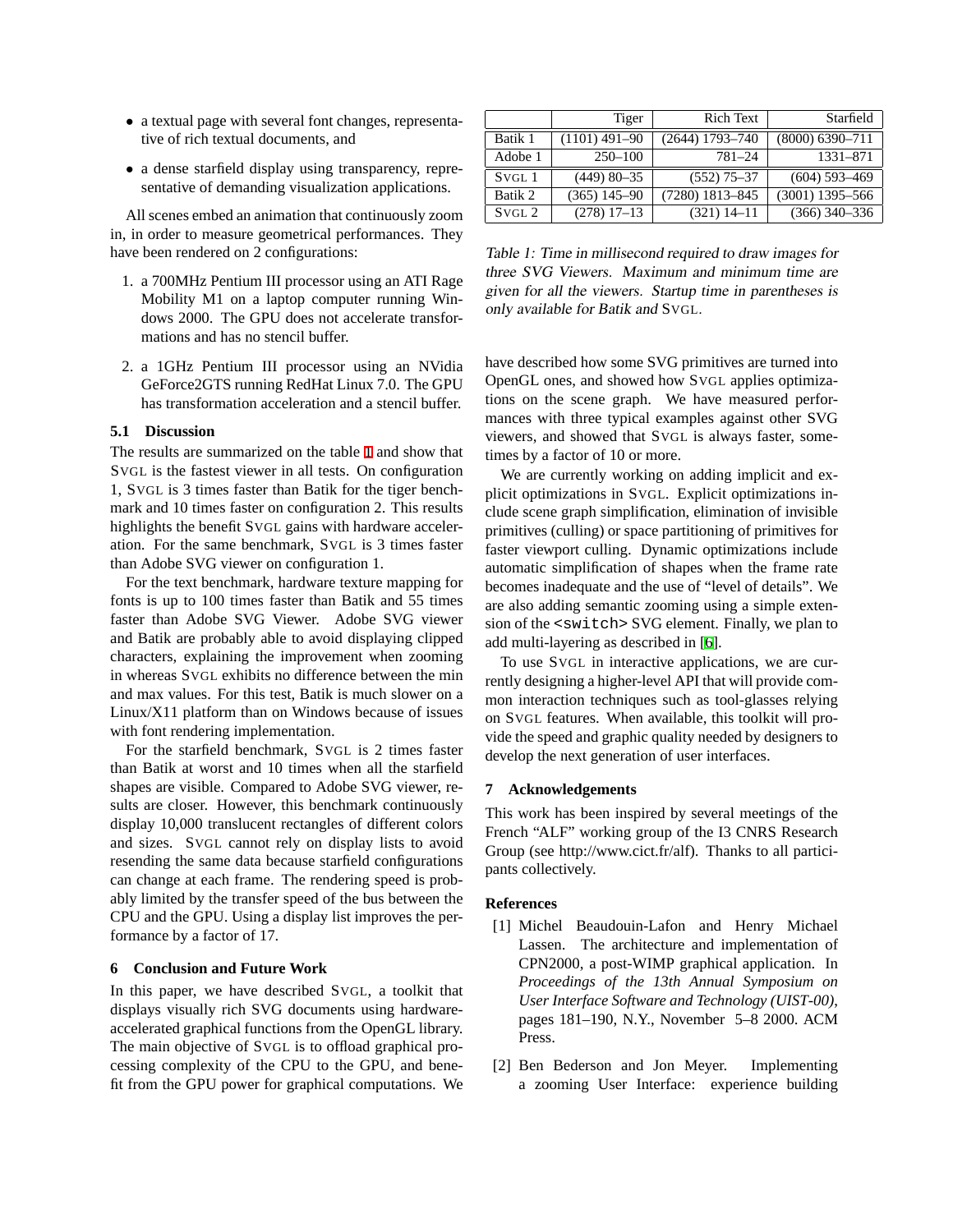



Figure 6: Time required to render the <sup>3</sup> scenes using Batik, the Adobe SVG Plug-in and SVGL using two different hardware configurations: <sup>a</sup> 700Mhz P3, and <sup>a</sup> 1Ghz P3+GeForce2 GTS

Pad++. *Software— Practice and Experience*, 28(10):1101–1135, August 1998.

- <span id="page-10-2"></span>[3] Benjamin B. Bederson and James D. Hollan. Pad++: A zooming graphical interface for exploring alternate interface physics. In *Proceedings of the ACM Symposium on User Interface Software and Technology*, Visualization I, pages 17–26, 1994.
- <span id="page-10-3"></span>[4] Benjamin B. Bederson, Jon Meyer, and Lance Good. Jazz: an extensible zoomable user interface graphics toolkit in java. In *Proceedings of the 13th Annual Symposium on User Interface Software and Technology (UIST-00)*, pages 171–180, N.Y., November 5–8 2000. ACM Press.
- <span id="page-10-5"></span>[5] Eric A. Bier, Maureen C. Stone, Ken Pier, William Buxton, and Tony DeRose. Toolglass and Magic Lenses: The see-through interface. In James T. Kajiya, editor, *Computer Graphics (SIGGRAPH '93 Proceedings)*, volume 27, pages 73–80, August 1993.
- <span id="page-10-7"></span>[6] Jean-Daniel Fekete and Michel Beaudouin-Lafon. Using the multi-layer model for building interactive graphical applications. In *Proceedings of the ACM Symposium on User Interface Software and Technology*, Papers: Tools, pages 109–118, 1996.
- <span id="page-10-0"></span>[7] Paula Ferguson and David Brennan. *Motif Reference Manual*, volume 6B. O'Reilly & Associates, Inc., 981 Chestnut Street, Newton, MA 02164, USA, June 1993.
- <span id="page-10-1"></span>[8] J. D. Foley, A. van Dam, Steven K. Feiner, and John F. Hughes. *Fundamentals of Interactive Computer Graphics*. Addison-Wesley Publishing Company, second edition, 1990.
- <span id="page-10-4"></span>[9] Antonin Guttman. R-trees: a dynamic index structure for spatial searching. *SIGMOD Record (ACM Special Interest Group on Management of Data)*, 14(2):47–57, 1984.
- <span id="page-10-6"></span>[10] Gordon Kurtenbach, George W. Fitzmaurice, Russell N. Owen, and Thomas Baudel. The hotbox: Ef-